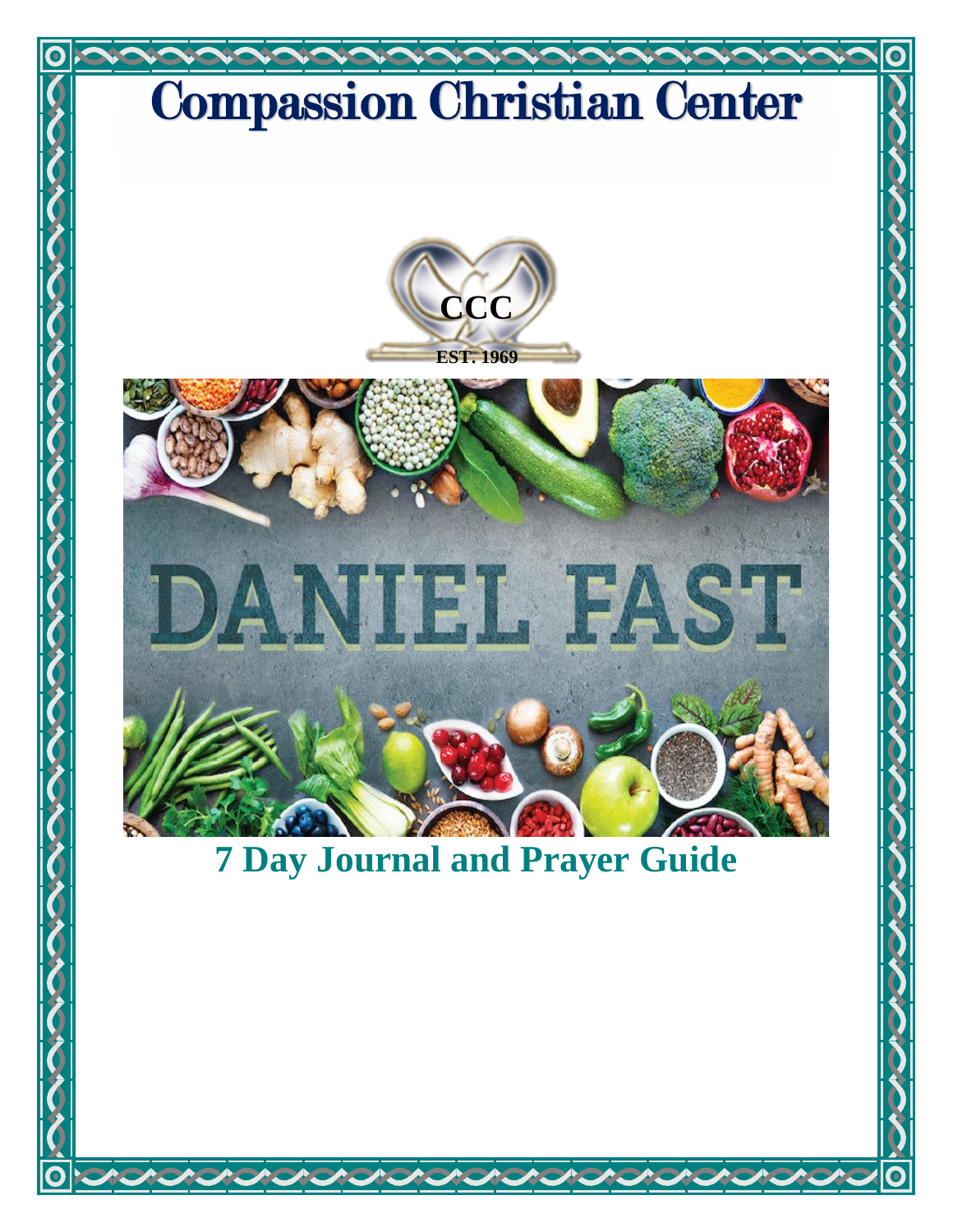## **What is the Daniel Fast?**

Compassion you may wonder what exactly is the Daniel Fast and why are we doing it? The Daniel Fast is based upon the prophet Daniel's dietary and spiritual experiences as recorded in the Book of Daniel in the Bible. It is a partial fast that concentrates very heavily on vegetables and other healthy whole foods however, it leaves out any animal sources of protein. Many users of this biblically based fasting method follow it for 21 consecutive days. However, Compassion, we will follow the Daniel Fast for one week beginning Sunday, January  $24<sup>th</sup>$  at midnight through Sunday, January  $31<sup>st</sup>$  at midnight.

### **The Daniel Fast: Its Purpose**

While the Daniel Fast is cleansing your body by omitting certain foods for a limited time, the deeper and true basis of intent is for spiritual connection. The purpose of Christian fasting is to seek a more intimate relationship with God while ridding your physical body of unnatural, self-gratifying food and drink. Your focus is to be on God, not on the fleshly things of the world. Too often, the focus of fasting is on the lack of food. Instead, the purpose of fasting should be to take your eyes off the things of this world to focus completely on God.

During the Daniel Fast you will want to incorporate The Vision Playbook Personal Journal during your prayer time, Bible study, quiet time, and reflection. The Daniel Fast is a great way to enter preparation for growing in the Lord.

### **1 Corinthians 7:5 Amplified Bible (AMP)**

**5** Do not deprive each other [of marital rights], except perhaps by mutual consent for a time, so that you may devote yourselves [unhindered] to prayer but come together again so that Satan will not tempt you [to sin] because of your lack of self-control.

**P. S. Married Couples** should agree to suspend sexual relations during fasting.

If you have a medical condition or are undergoing any medical treatments it is advisable to first consult your physician.

Remember, while on the Daniel Fast you will not be consuming any protein from animal sources at all.

The Daniel Fast is like a vegan eating plan with more restrictions. Only plant-based foods are allowed on the fast, as well as water and all-natural blended fruit and vegetable juices. Restrictions include no sweeteners, chemicals, leavening agents, or solid fats.

**The Daniel Fast is a great way to enter preparation for growing in the Lord.**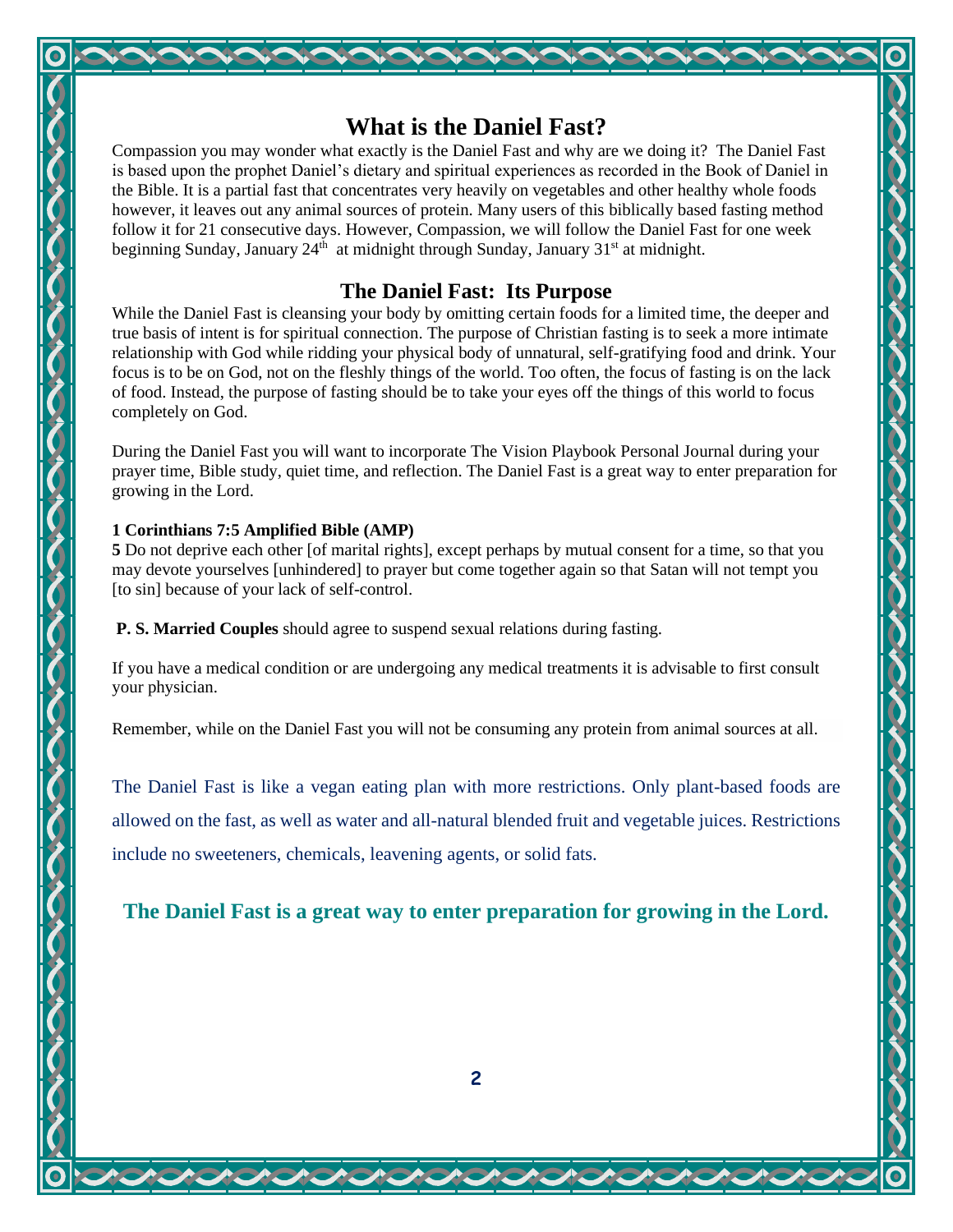

## **FOODS TO AVOID WHILE ON THE DANIEL FAST**

- **All meat & animal products** bacon, beef, buffalo, eggs, fish, lamb, poultry, and pork.
- **All dairy products** butter, cheese, cream, milk, and yogurt.
- **All sweeteners** agave nectar, artificial sweeteners, brown rice syrup, cane juice, molasses, raw sugar, syrups, and sugar.
- **All leavened bread & yeast** baked goods and Ezekiel bread (if it contains yeast).
- **All refined & processed food products** artificial flavorings, chemicals, food additives, preservatives, white flour, and white rice.
- **All deep-fried foods** corn chips, French fries, and potato chips.
- **All solid fats** lard, margarine, and shortening.
- **Beverages** alcohol, carbonated drinks, coffee, energy drinks, herbal tea, and tea.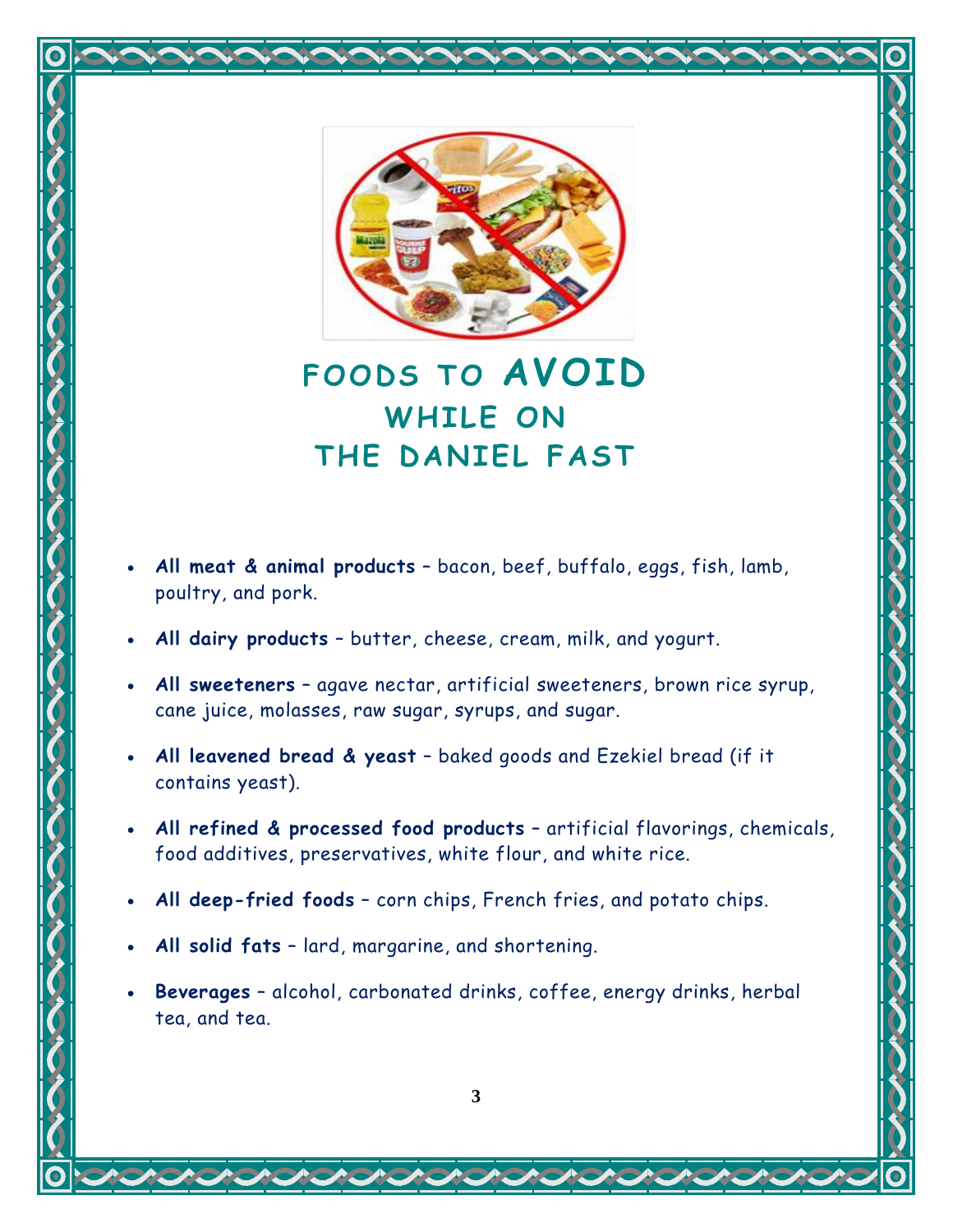# **List of Food you can Consume while on the The Daniel Fast**

### **You can eat the following:**

### **Beverages**

- Water only it must be purified/filtered; spring or distilled water is best.
- Homemade almond milk, coconut water, **[coconut](https://draxe.com/coconut-kefir/) kefir** and vegetable juice

### **Vegetables** (should form the basis of the diet)

- Fresh or cooked.
- May be frozen and cooked but not canned.

### **Fruits** (consume in moderation 1–3 servings daily)

- Fresh and cooked
- Ideally low **[glycemic](https://draxe.com/glycemic-index-glycemic-load-discover-what-both-are-all-about/) index** fruits like stone fruits, apples, berries, cherries, and citrus fruits
- May be dried but should not contains sulfites, added oils or sweeteners.
- May be frozen but not canned.

### **Whole grains** (consume in moderation and ideally **[sprouted](https://draxe.com/sprout/)**)

• Brown rice, oats quinoa, **[millet](https://draxe.com/millet-recipes/)**, amaranth, buckwheat, barley cooked in water.

### **Beans & Legumes** (consume in moderation)

- Dried and cooked in water.
- May be consumed from can as long as no salt or other additives are contained, and the only ingredients are beans and water.

### **Nuts & Seeds** (sprouted are best)

• Raw, sprouted, or dry roasted with no salt added.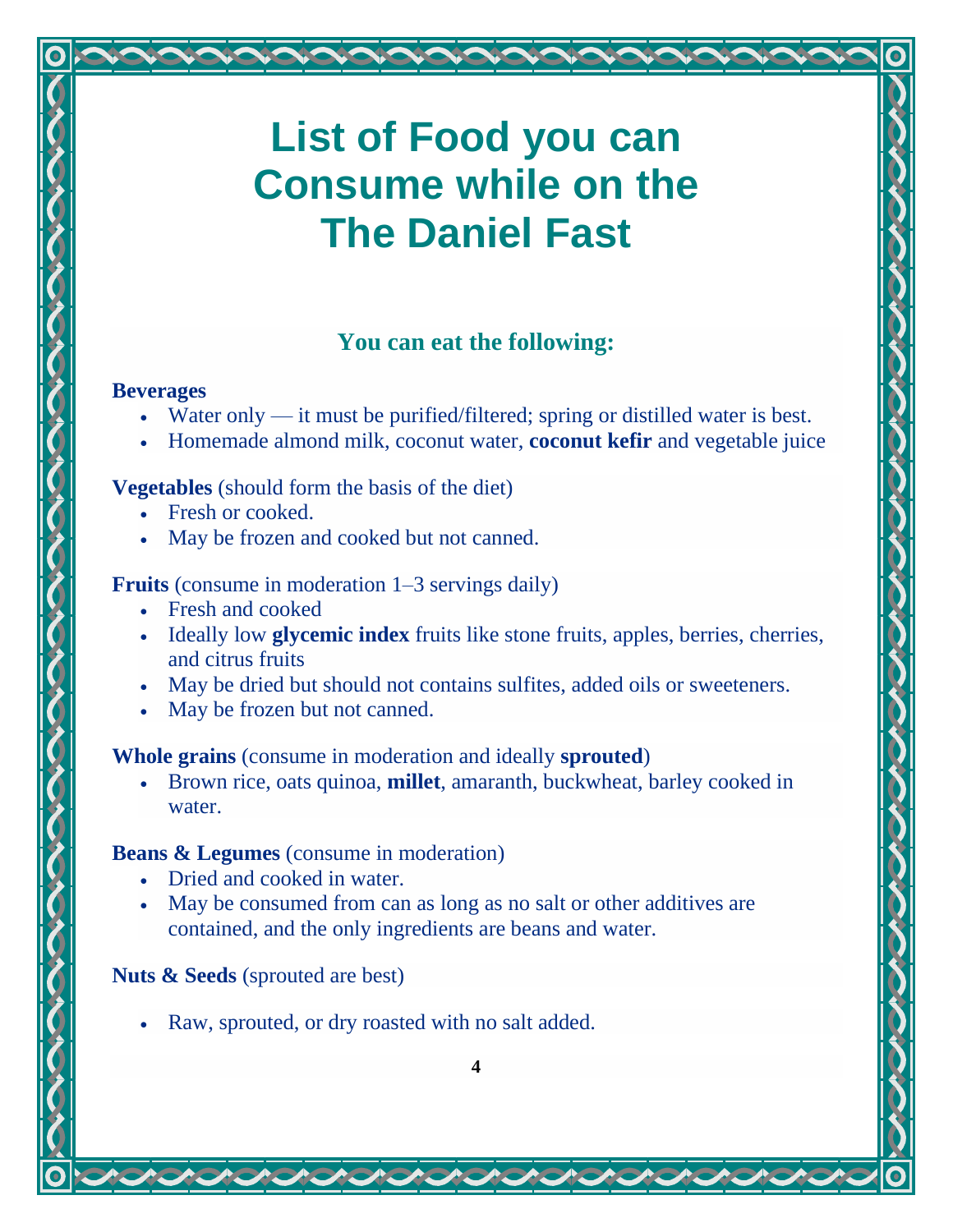### **Scripture – Read Daniel 1:1-10**

**Observation** – Meditate on what you see in the scripture or verse that was meaningful to you.

Application - Write how you will be different today because of what you have just read:

• What are some of your fears as you start the Daniel Fast?

• How have you been "defiled" by the culture or past/current life situations?

• How will participating in this Fast helps you take a stand for Christ in non-**Christian settings?**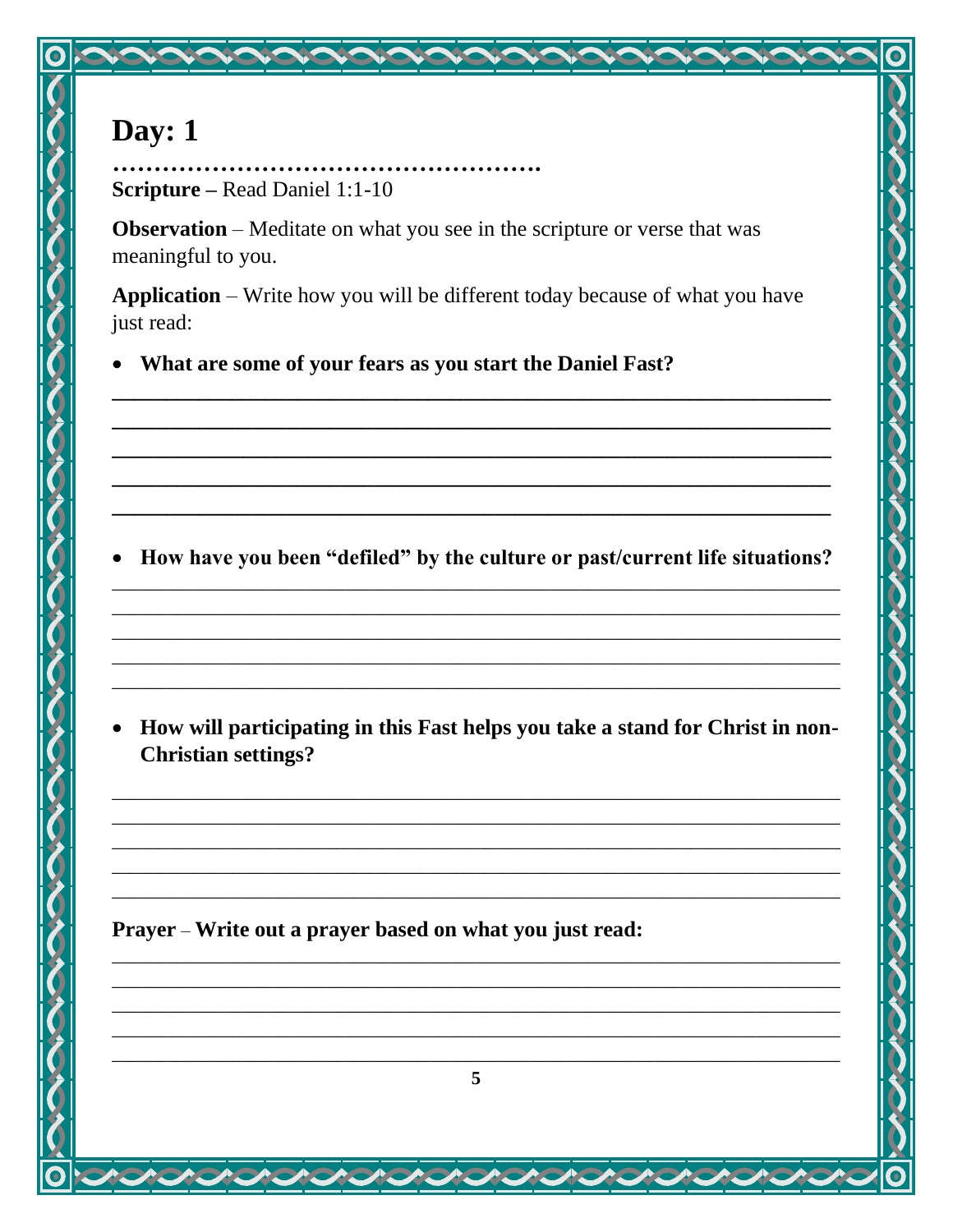## **Scripture** – Read Daniel 1:11-21

**Observation** – Meditate on what you see in the scripture or verse that was meaningful to you.

Application - Write how you will be different today because of what you have just read:

• How do you hope to grow during the Daniel Fast?

• What are some goals you have to improve your physical, emotional, and spiritual health?

• How has making some sacrifices through the Fast already improved your dedication to God?

**Prayer** – Write out a prayer based on what you just read: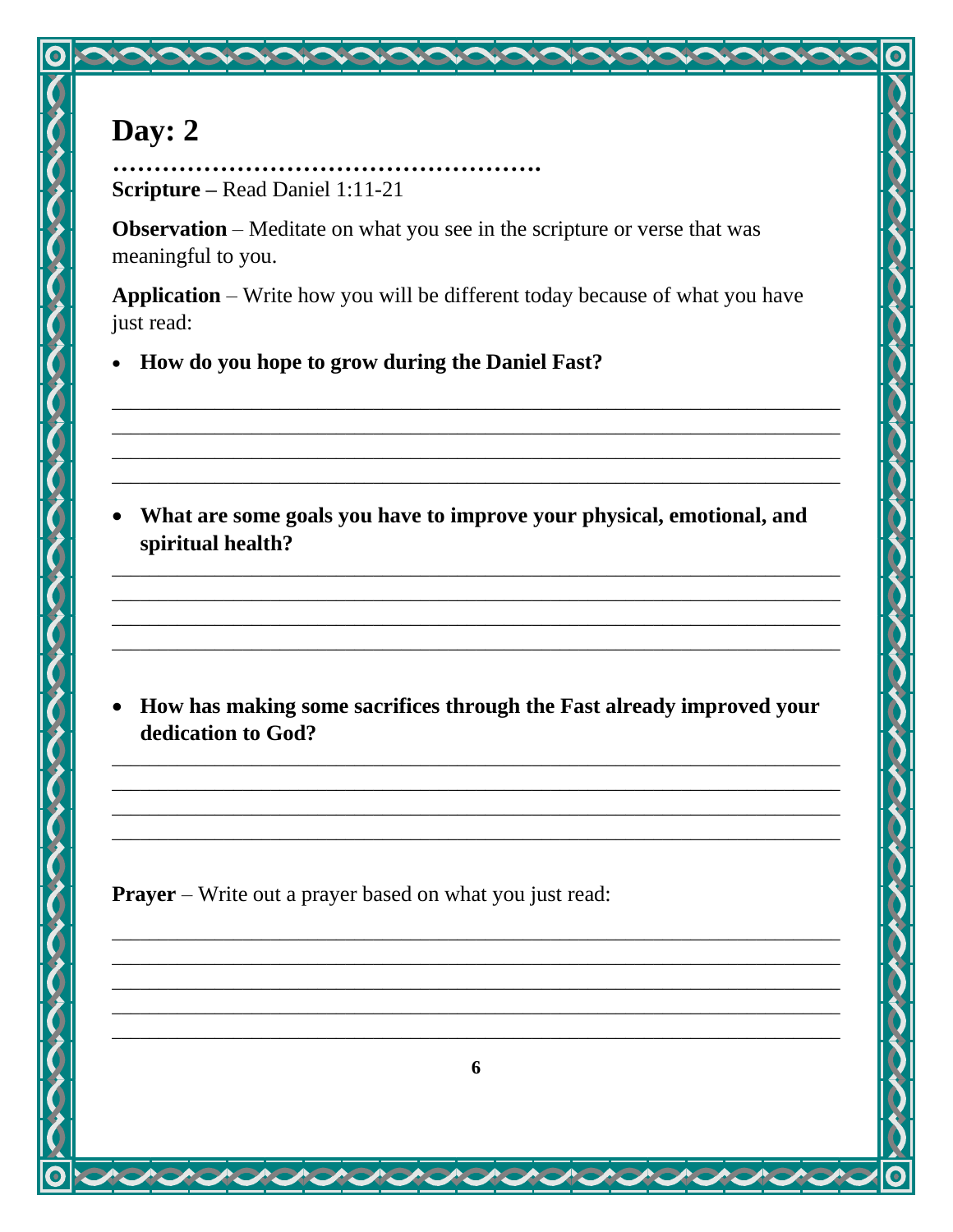## **Scripture** – Read Daniel 2:1-23

**Observation** – Meditate on what you see in the scripture or verse that was meaningful to you.

Application - Write how you will be different today because of what you have just read:

How do you usually deal with unreasonable or demanding people?  $\bullet$ 

• Are the people speaking into your life giving you good counsel?

Who are the people you can pray with and who you know are praying for you?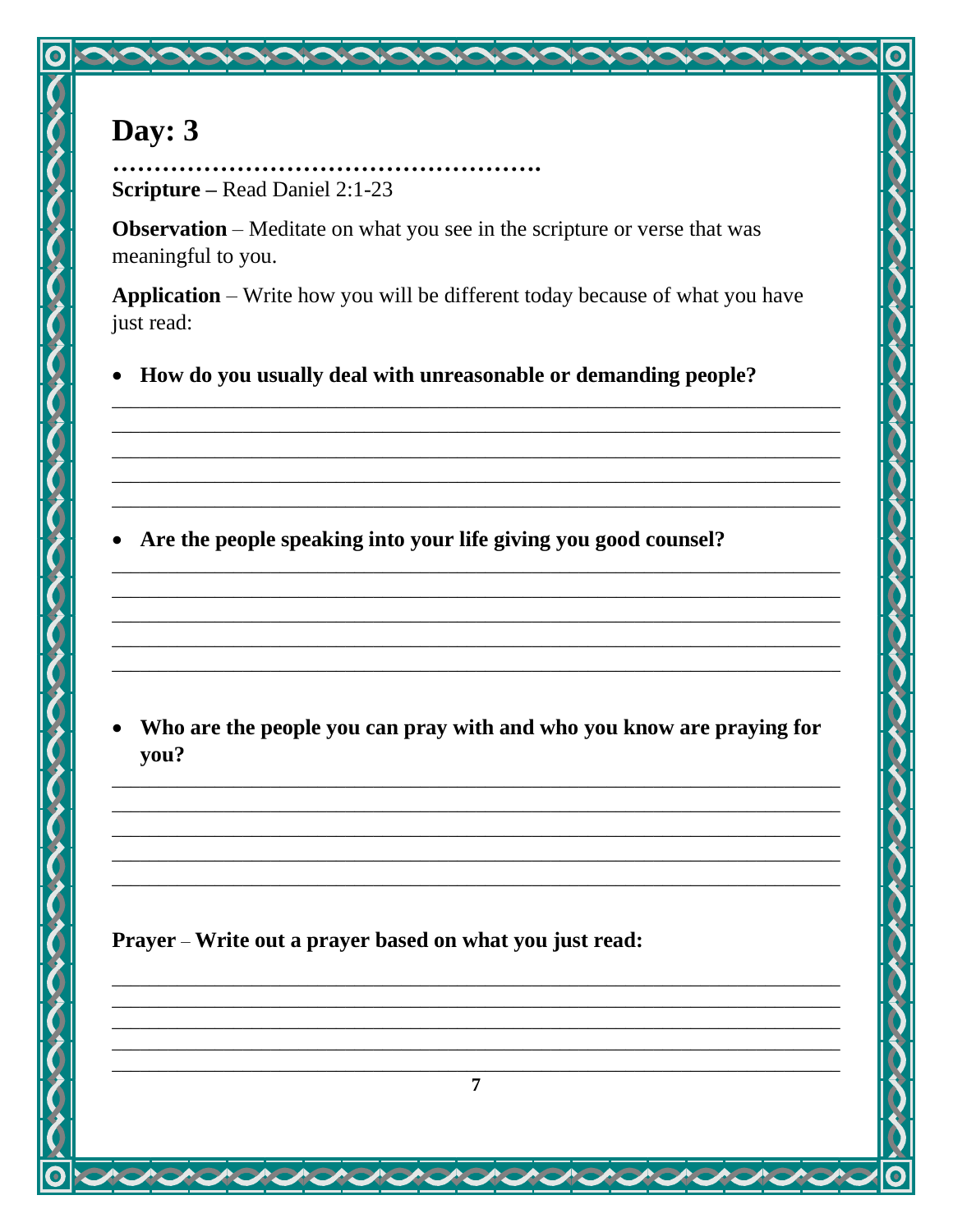**Scripture** – Read Daniel 2: 24 - 49

**Observation** – Meditate on what you see in the scripture or verse that was meaningful to you.

Application - Write how you will be different today because of what you have just read:

• What are some mysteries in your life you would like God to bring clarity to during this Fast?

• When you clearly recognize God's hand in your life, how do you need to respond to him?

• Do you really believe it is better to be wise than powerful?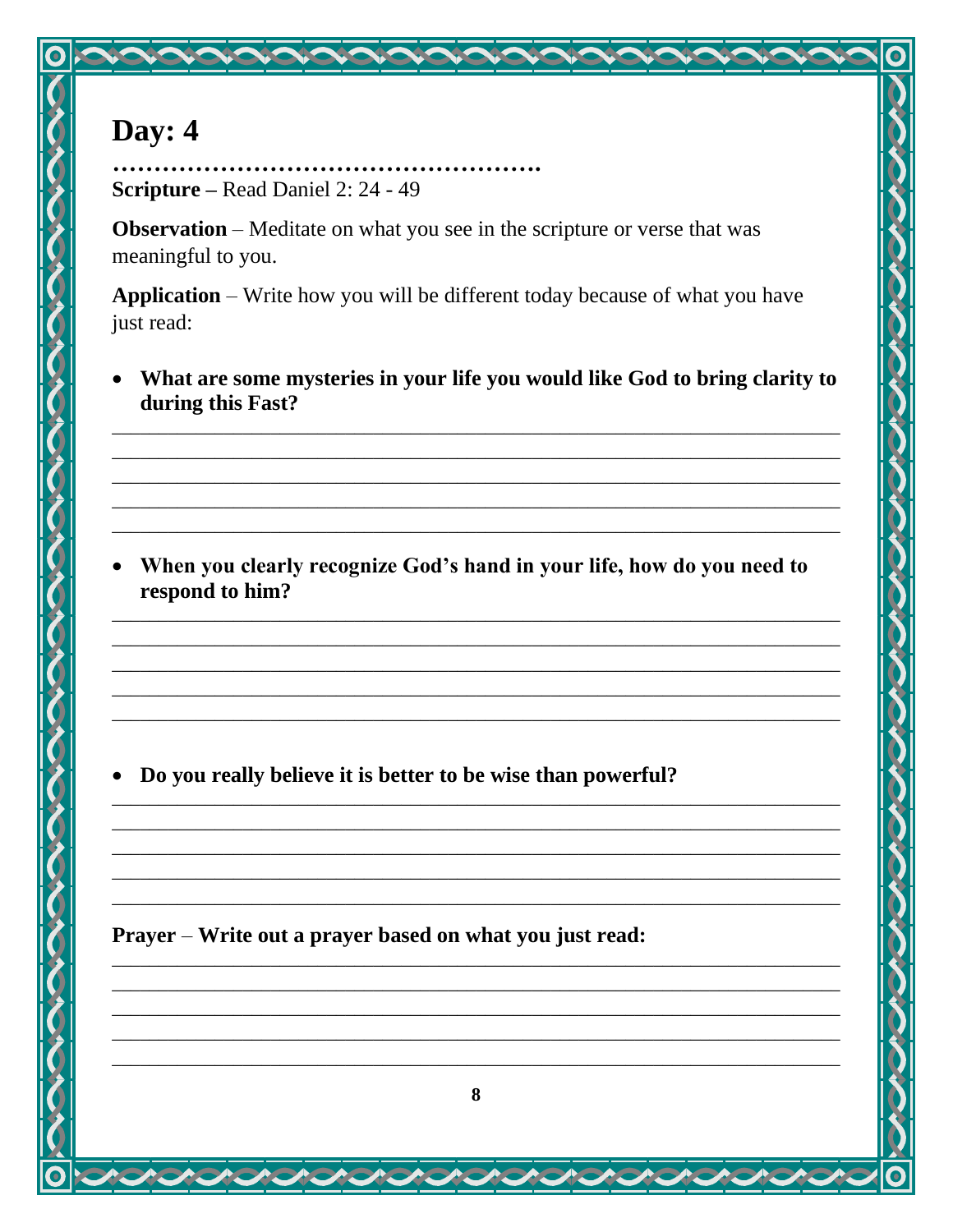### . . . . . . . . . . . . . . . . . . . **Scripture** – Read Daniel 3: 1-15

**Observation** – Meditate on what you see in the scripture or verse that was meaningful to you.

Application - Write how you will be different today because of what you have just read:

How do you distinguish God's authority from those in authority around you?

• What would make you confident (or afraid) if you were threatened because of your Faith in God?

• What are you willing to risk to obey God's clear commands for your life?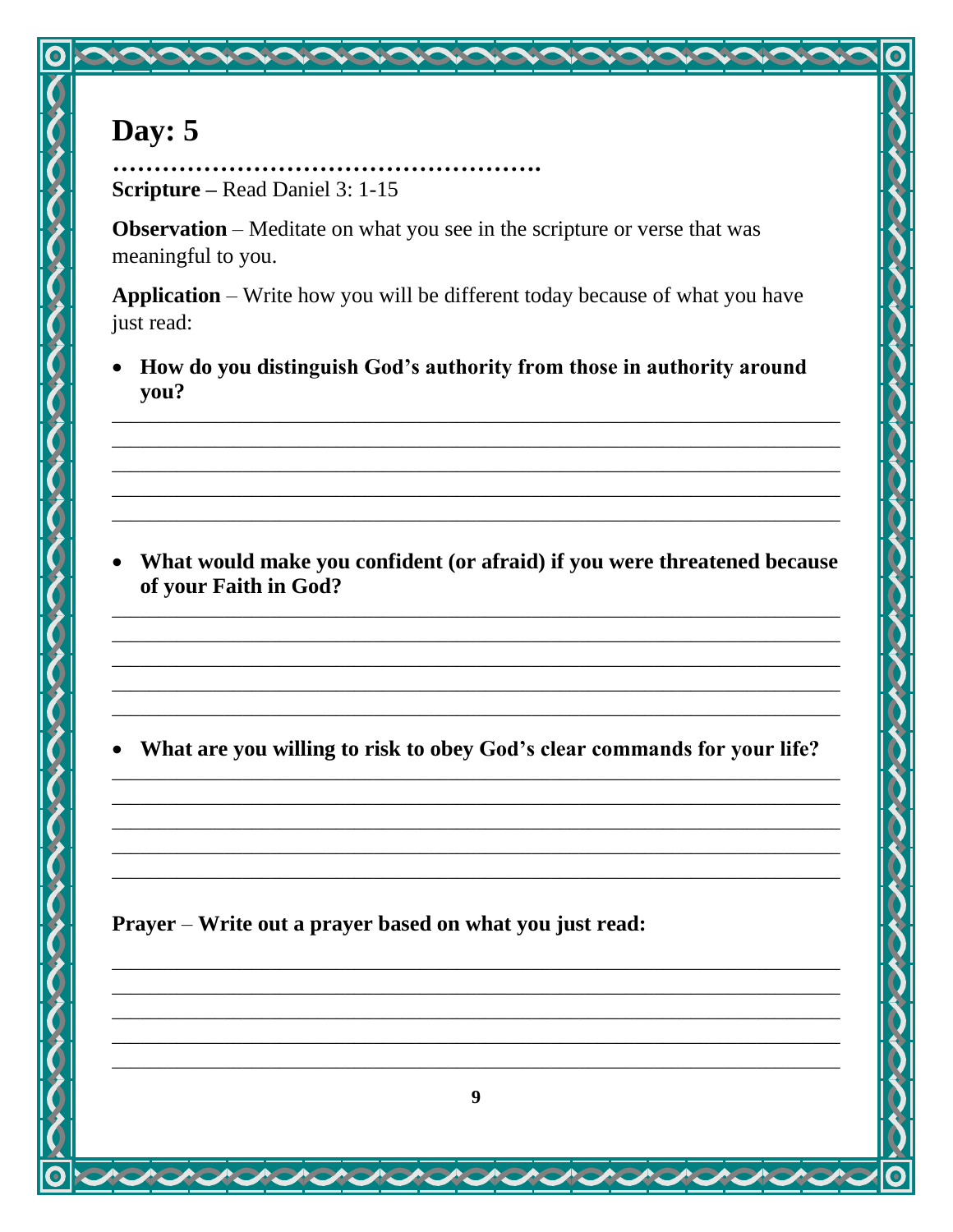. . . . . . . . . . . . . . . . . **Scripture** – Read Daniel 3: 16-30

**Observation** – Meditate on what you see in the scripture or verse that was meaningful to you.

Application - Write how you will be different today because of what you have just read:

• How has God met with you and revealed himself in the past during intense personal suffering?

• How has hardship strengthened your relationship with (the fourth man) **Jesus Christ?** 

• Who is someone in your life that is going through difficult circumstances that you can help? How will you help them?

and the control of the control of the control of the control of the control of the control of the control of the

Prayer – Write out a prayer based on what you just read:

10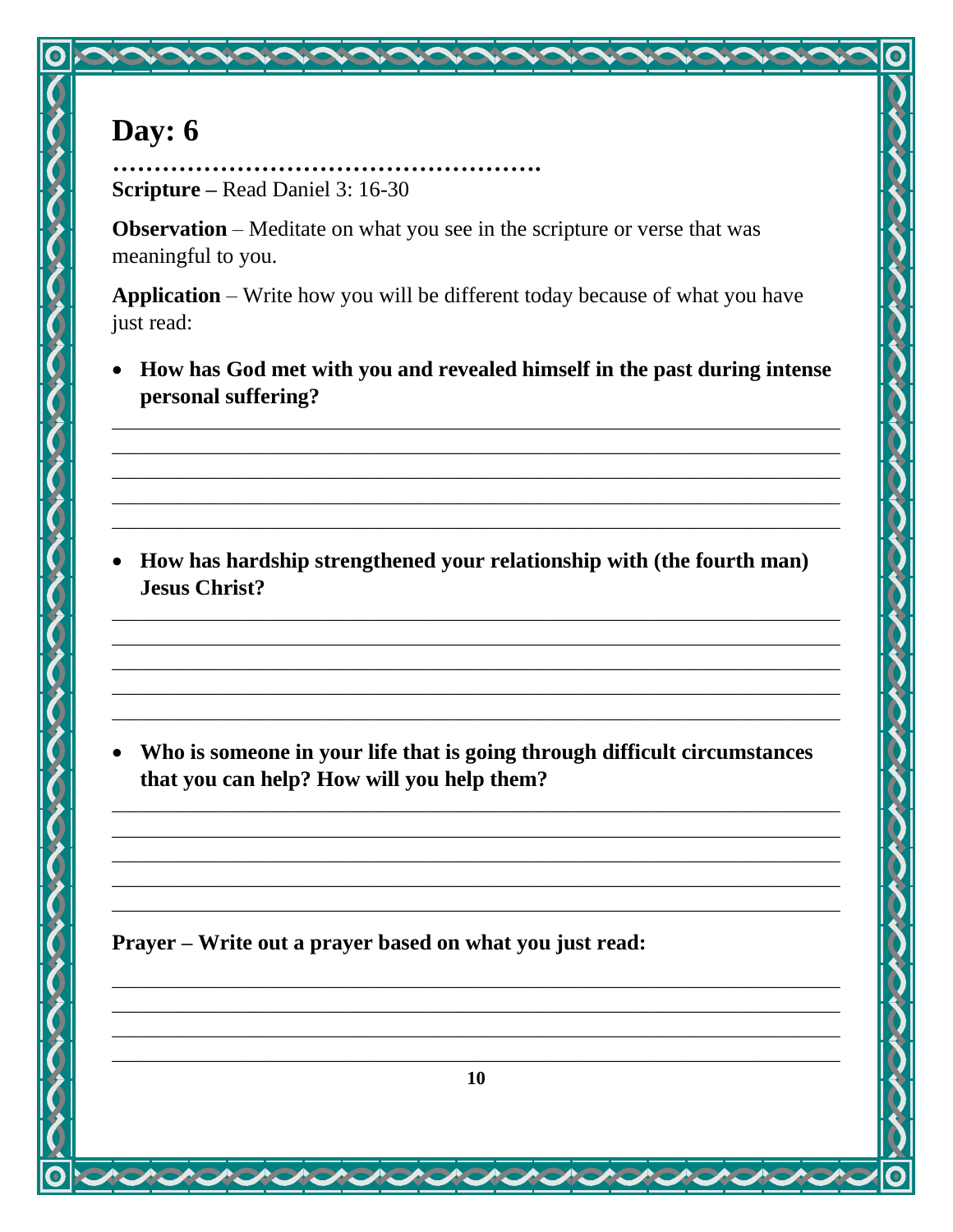**Scripture** – Read Daniel 4: 16-31-27

**Observation** – Meditate on what you see in the scripture or verse that was meaningful to you.

Application - Write how you will be different today because of what you have just read:

• Do you have a unique image, symbol, or memory, like Nebuchadnezzar's tree, that has great importance to you in your walk with God?

• In what ways can our view of ourselves hinder our spiritual growth?

• What would God say to you today if he sent a messenger from heaven to speak into your life?